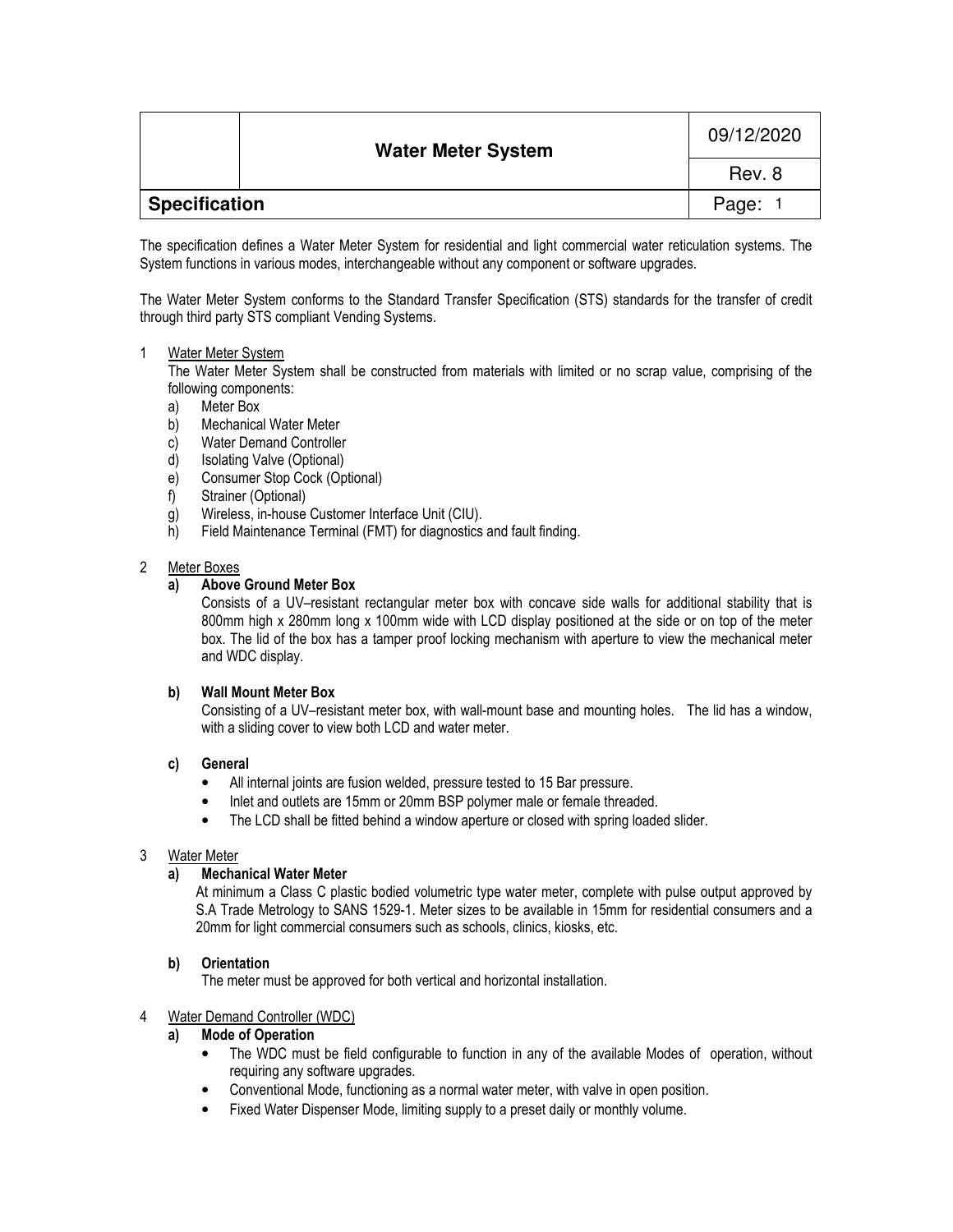- Free Basic Water, delivering configured daily or monthly allowance, at zero cost.
- Prepaid or Postpaid mode, accepting only STS 20 digit numeric credit tokens as per IEC62055-41.
- Compatible with any STS approved third-party Vending system.
- Life Line Credit, ensuring the customer has access to controlled water supply when unable to purchase credit.
- Emergency Water, delivering an annual allowance of free water in case of fire or emergency.
- Daily Water Conservation Limit, regardless if credit is available.

#### **b) Onboard Display**

The LCD Display displays the following:

- Electronic Totalizer in Cubic Meters (m<sup>3</sup>), to a resolution to 0.0005m<sup>3</sup> (or 0.5Litre).
- Remaining water available in Cubic Meters (m<sup>3</sup>) to a resolution of 0.001m<sup>3</sup> (or 1Litre)
- Highest priority error code that may be present on the System
- Battery status (good, low or empty)
- Valve status (open or closed)
- Possible water leak indication
- RF link to connected to CIU
- Pulse Indication, as a visible indication of pulses received from meter

#### **c) Cut-off Valve**

- Valve shall fully close when no credit is available and fully open when credit is available.
- Valve must operate from a minimum of 0.5 Bar, to a maximum of 15 Bar.
- The Valve must cycle if failed to close, with indication should the valve have failed.
- Valve disconnected or removed indication.

#### **d) Historical Data Recording**

- Monthly consumption history over the previous 12 months.
- Last 10 credit tokens entered, with type of token, volume and date stamp.
- End-of-month totalizer reading over the last 12 months.
- Monthly credit usage over the previous 12 months.
- Hourly electronic totalizer reading for the past 90 days.

## **e) General**

- Radio antenna to be of the internal type, no external antennas protruding.
- In-the-field replaceable battery pack without the need to remove the meter from the installation.
- Battery life of 10 years, irrespective of usage.
- An Infra Red (IR) port for factory programming and configuration.
- Water and dust proof to IP68, with an operating temperature between -10°C to 55°C.

## **f) Regulatory Approvals**

- STSA (Standard Transfer Specification Association) for compliance to IEC62055-41 & IEC62055-51.
- NRCS (National Regulator for Compulsory Specifications) to SANS1529-1 and SANS1529-9.
- ICASA (Independent Communications Authority for South Africa) to EN 300 220, EN 301 489-1&3 and EN 60950.
- Sigfox Ready Certification.

## **g) Markings**

- Units of measurement in Cubic Meters(m<sup>3</sup>) only.
- Unique 11 digit numeric Serial Number, available in QR or Bar Coded formats for easy scanning.
- NRCS certificate number, as required by SANS1529-1 & 1529-9.

|               | <b>Water Meter System</b> |  |
|---------------|---------------------------|--|
| Specification | Page:                     |  |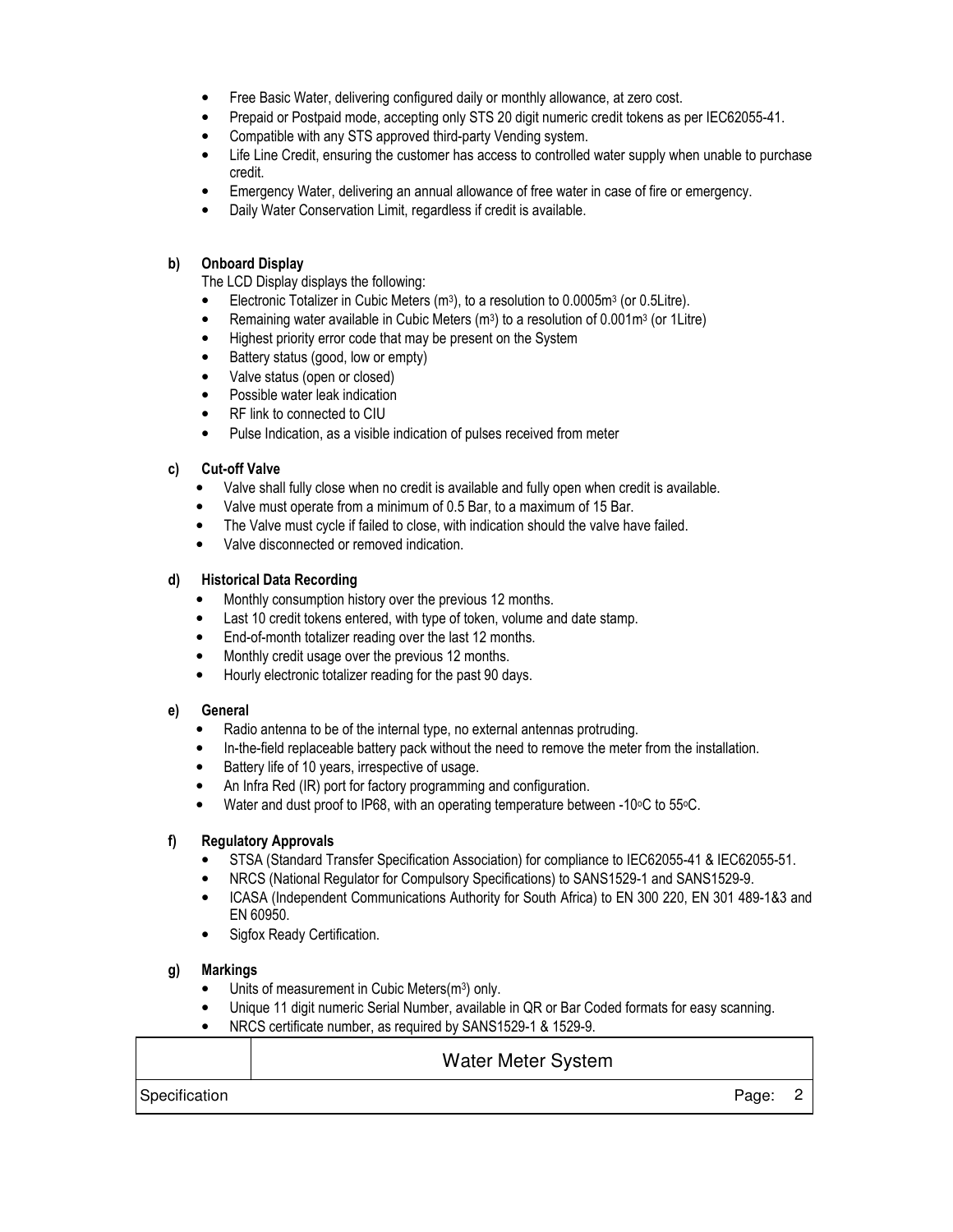- STS Logo and certificate number as required by IEC 62055.
- 5 Consumer Interface Unit (CIU)

## **a) General**

- A wall-mounted device installed inside the consumer house, linked to the meter via RF link.
- Fitted with a bi-directional 868MHz Radio Frequency (RF) communications link with a transmission range of 500 meters (line of sight).
- All radio and IR communication is securely encrypted.
- CIU battery life of 3 years. Replacement batteries shall be commonly available from any retail shop.
- A battery compartment, with sliding lid to replace batteries without having to open the unit or require assistance from technical personnel.
- Includes a 12 button silicon keypad with tactile feedback. Buttons shall include 0 9. Backspace and #.
- Button layout shall be according to the industry accepted standard STS layout.
- Pairing between the CIU and meter to be password controlled to prevent un-authorized tampering.
- A Keypad Lock function prevents un-authorized use.

## **b) CIU Display**

- The LCD (Liquid Crystal Display) is always active (switched on), showing remaining credit without any intervention from the consumer.
- Refresh at least once every hour automatically, indicating remaining credit available on the meter.
- The possibility to manually refresh the remaining credit available at any time.

## **c) Displayed Information**

- The display rotates every 10 seconds between the following 3 messages:
	- 1) Credit Status (Credit, No credit, Credit Low, FBW, FBW Low, Lifeline, Emergency, etc.)
	- 2) Remaining Credit in Cubic Meters (m<sup>3</sup>) to a resolution of 0.001 m<sup>3</sup> (1 Litre)
	- 3) Additional messages such as an "Error Code", "Locked", "Leak", etc
- Icon for battery status of CIU
- Icon for Valve status (open or closed)
- Icon for Possible Water Leak
- Icon for RF communication link to PWC

## **d) Additional Functions**

In addition to entering of credit tokens and viewing remaining credit, the consumer is able to perform the following functions on the CIU:

- Display the 11 digit Serial Number of the WDC
- Display the credit available individually on any of the credit registers
- Consumption for the current day
- Consumption for the current month
- Consumption average over the last 3 months.
- Electronic totalizer reading
- Total consumption to date
- Total credit loaded to date
- Paid Credit used for the month
- Monthly consumption history for the previous 3 months
- Leak indication, with the size of the leak in Litres/hour
- History of the last 10 tokens entered, with credit value and date stamp
- Lock or Unlock the meter, stopping water delivery when not at home.

## Water Meter System

Specification **Page: 3**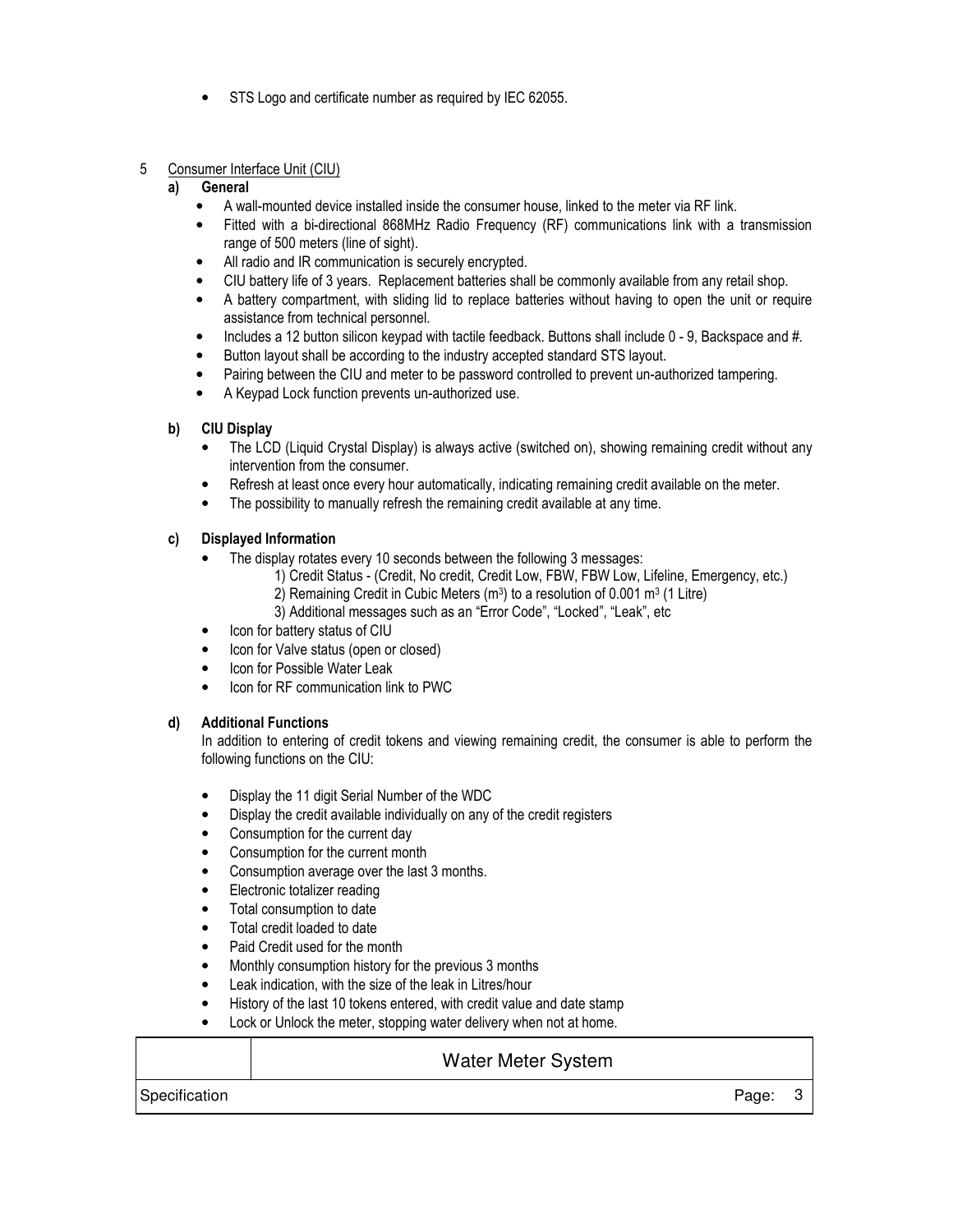- Activate Lifeline credit, if so configured
- Activate Emergency Water, if so configured
- View and Reset User Totalizer, measuring event specific water consumption

## **e) Resettable Totalizer**

A resettable User Totalizer is available for the consumer to record water consumption for specific events, such as using the dishwasher or watering the garden. First reset the user totalizer on the CIU. After consuming the water, the consumer can now view the water consumed on the CIU display.

## 6 Field Maintenance Terminal (FMT)

## **a) General**

- The FMT software functions on any compatible Windows based laptop or rugged tablet.
- The FMT may be used for drive-by AMR as well as remote meter interrogation for diagnostic and configuration purposes.
- The FMT comes complete with an USB RF Data Collector suitable to communicate with the meter, remotely without having direct access to the meter.
- All communications between the FMT and meter to be securely encrypted.
- The FMT is password controlled, with various levels of security.
- The FMT includes various diagnostics functions to fully assess the functionality of the system, as well as provide meter, credit and valve information.
- All historical information as recorded by the meter may be read using the FMT.

## 7 Automation Features

## **a) Drive-by AMR (Automated Meter Reading)**

- Facilitates Drive-by AMR using a Data Collector, in conjunction with the FMT.
- The RF Data Collector uses a magnetic vehicle roof-mount antenna, for efficient radio communication.
- User defined fields, selecting only the required data fields to be uploaded.
- No duplication of meter data (Same meter read more than once)
- Unlimited meter records, with date/time stamp.
- AMR records available in CSV format, for easy import to Microsoft Excel, and other third party information systems.

## **b) Fixed Network AMR (Automated Meter Reading) (Optional)**

- CIU shall to connect to the national Sigfox radio network, without having impact on the battery life of the meter.
- If a Sigfox network is not available, only Sigfox gateways may be installed and operated by an independent Network Operator.
- No individually managed proprietary networks, data concentrators or gateways are required.
- The following information shall be uploaded on a daily or hourly basis:
	- 1. Electronic Meter totalizer reading in  $m<sup>3</sup>$
	- 2. Credit Status Credit, low credit or no credit
	- 3. Credit Type being consumed Paid, FBW, Special, Lifeline, Emergency
	- 4. Meter Mode Payment, Conventional, FBW (Free Basic) or FWD (Fixed Water Dispenser)
	- 5. Valve position Open or Close
	- 6. Tamper status, with date/time stamp of last tamper
	- 7. Leak indication, with leak size in Litres/hour
	- 8. Meter and CIU battery status
	- 9. Lock status Utility or Consumer lock
	- 10. Error code, if present

# Water Meter System Specification **Page: 4**